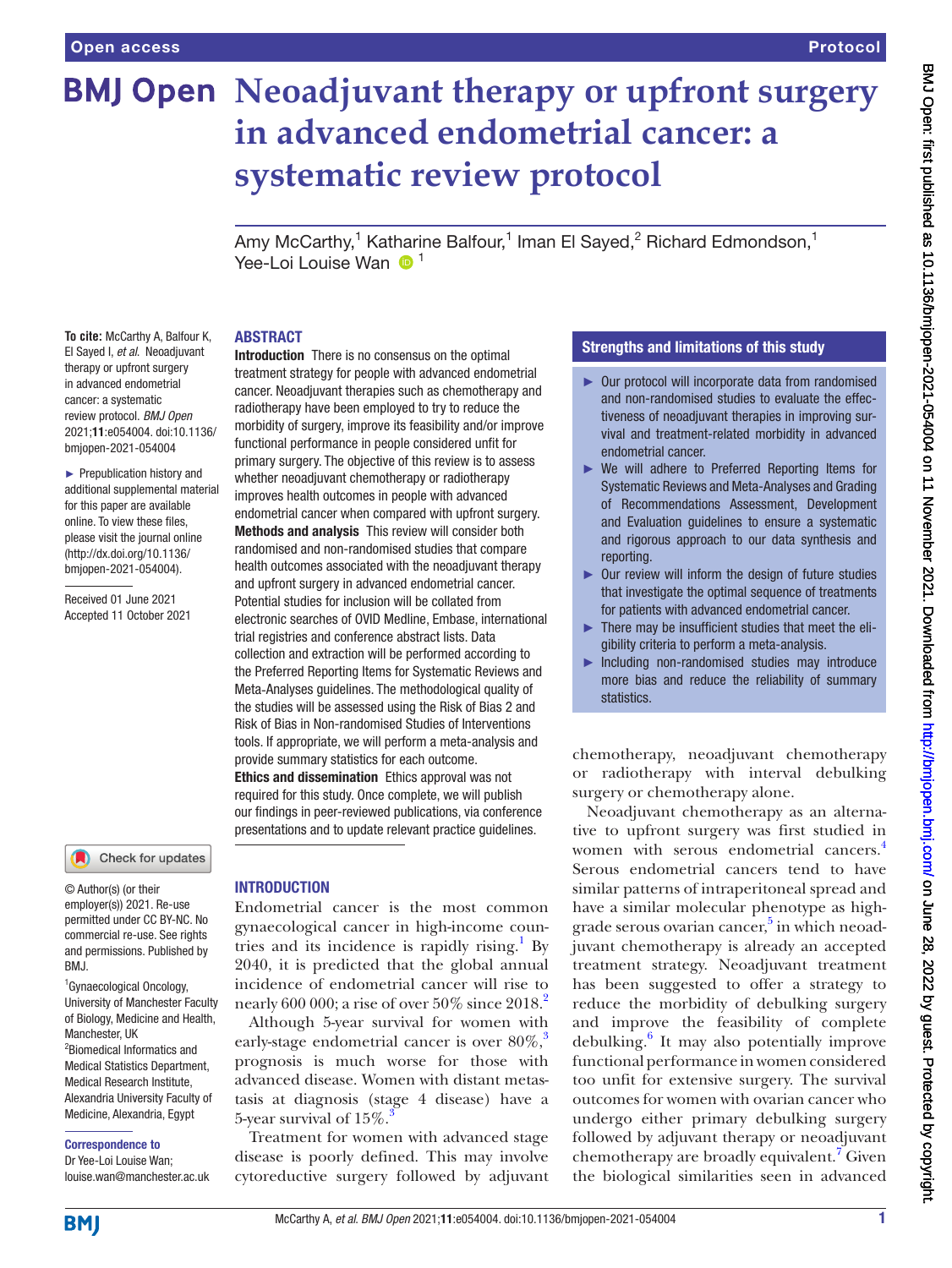### Open access

endometrial cancer, in particular serous endometrial cancers, to high-grade serous ovarian cancers, and a paucity of evidence to suggest which strategy might be appropriate in which situation, it is important to examine the clinical evidence for employing either approach.

With the increasing incidence of endometrial cancer and improvements in overall life expectancy, more women are expected to be affected with advanced stage disease. Reducing the morbidity associated with surgery without compromising oncological outcomes is therefore a priority.[8 9](#page-4-7) This study aims to systematically review the evidence for neoadjuvant chemotherapy and/or radiotherapy in the treatment of women with advanced endometrial cancer. In doing so, we hope to examine the case for undertaking a randomised trial of the optimal sequence of treatment in advanced endometrial by providing an evaluation of its effectiveness and a summary of the limitations of the available studies in this area.

### **OBJECTIVES**

To assess whether neoadjuvant chemotherapy or radiotherapy prior to surgery improves health outcomes in people with advanced endometrial cancer compared with upfront surgery followed by adjuvant therapy.

### METHODS AND ANALYSIS

### Patient and public involvement

Patients and the public were involved in the generation and the prioritisation of this research question. $10$  Once completed, the results will be disseminated through peerreviewed publications, our social media channels and via our public engagement events.

### Criteria for considering studies for this review

The criteria for considering studies for this review are summarised in [table](#page-1-0) 1.

### Types of studies

We anticipate that there will be very few randomised controlled trials in this area and that other nonrandomised study designs (eg, non-randomised controlled trials, controlled before-and-after studies, historically controlled studies, cohort studies, case– control studies, cross-sectional studies and case series) may need to be included to fully evaluate the benefits and harms of neoadjuvant therapy as an initial treatment for advanced endometrial cancer. To minimise bias, we will only include non-randomised studies that include an upfront surgery group as a comparator. Studies which have statistical adjustment for case mix using multivariable analyses will be graded higher quality than those which do not.

### Types of participants

Adults (over the age of 18 years) with advanced stage endometrial cancer (as diagnosed using any recognised International federation of Gynecology and Obstetrics

# BMJ Open: first published as 10.1136/bmjopen-2021-054004 on 11 November 2021. Downloaded from http://bmjopen.bmj.com/ on June 28, 2022 by guest. Protected by copyright BMJ Open: first published as 10.1136/bmjopen-2021-054004 on 11 November 2021. Downloaded from <http://bmjopen.bmj.com/> on June 28, 2022 by guest. Protected by copyright.

### <span id="page-1-0"></span>Table 1 Study eligibility criteria

| <b>Characteristics</b> | Details of what will be considered                                                                                                                                                                                                                                                                                                                                                                                                                    |
|------------------------|-------------------------------------------------------------------------------------------------------------------------------------------------------------------------------------------------------------------------------------------------------------------------------------------------------------------------------------------------------------------------------------------------------------------------------------------------------|
| Population             | People with a new diagnosis of FIGO stage 3 and<br>FIGO stage 4 endometrial cancer                                                                                                                                                                                                                                                                                                                                                                    |
| Intervention           | Neoadjuvant chemotherapy or radiotherapy prior to<br>surgery                                                                                                                                                                                                                                                                                                                                                                                          |
| Comparator             | Primary surgery followed by adjuvant chemotherapy<br>or radiotherapy                                                                                                                                                                                                                                                                                                                                                                                  |
| Outcomes               | Main outcomes of interest<br>▶ Overall survival<br>Progression free survival<br>Secondary outcomes<br>Completeness of cytoreduction<br>> Patients who complete intended treatment<br>Adverse events                                                                                                                                                                                                                                                   |
| Timing                 | $\triangleright$ Overall survival and progression free survival at 5<br>years will be compared<br>▶ Cytoreductive completeness at end of surgery will<br>be compared<br>▶ Proportion of patients receiving both treatments<br>within 6 months of initiation of treatment<br>Adverse events up to 30 days of completing a<br>treatment will be considered<br>• Long-term side effects of treatments persisting<br>after first 6 months after treatment |
| Setting                | Prospective and retrospective studies from any<br>country will be considered                                                                                                                                                                                                                                                                                                                                                                          |

FIGO, International federation of Gynecology and Obstetrics.

(FIGO) criteria) deemed fit enough to receive surgery in addition to chemotherapy or radiotherapy in any order.

# Types of interventions

### Interventions

- ► Neoadjuvant chemotherapy (single agent or combinations, for example, carboplatin, paclitaxel) with interval surgery.
- Neoadjuvant radiotherapy (external beam or vaginal brachytherapy) followed by surgery±further adjuvant therapies.

### **Comparison**

- ► Primary debulking surgery followed by chemotherapy.
- ► Primary debulking surgery followed by radiotherapy.

### Types of outcome

Primary outcomes

- ► Overall survival, defined as time from randomisation to death from any cause.
- Progression free survival, defined as time from randomisation to diagnosis of a recurrence or death.

### Secondary outcomes

► Extent of resection achieved: defined as either complete macroscopic debulking, optimal debulking (<1 cm residual) and suboptimal (>1 cm residual). Where it is not possible to distinguish between the latter two classes, the categories 'no residual macroscopic disease' and 'residual macroscopic disease' will be used in recognition of the association seen between poorer outcomes and the presence of residual disease in ovarian cancer.<sup>11-15</sup>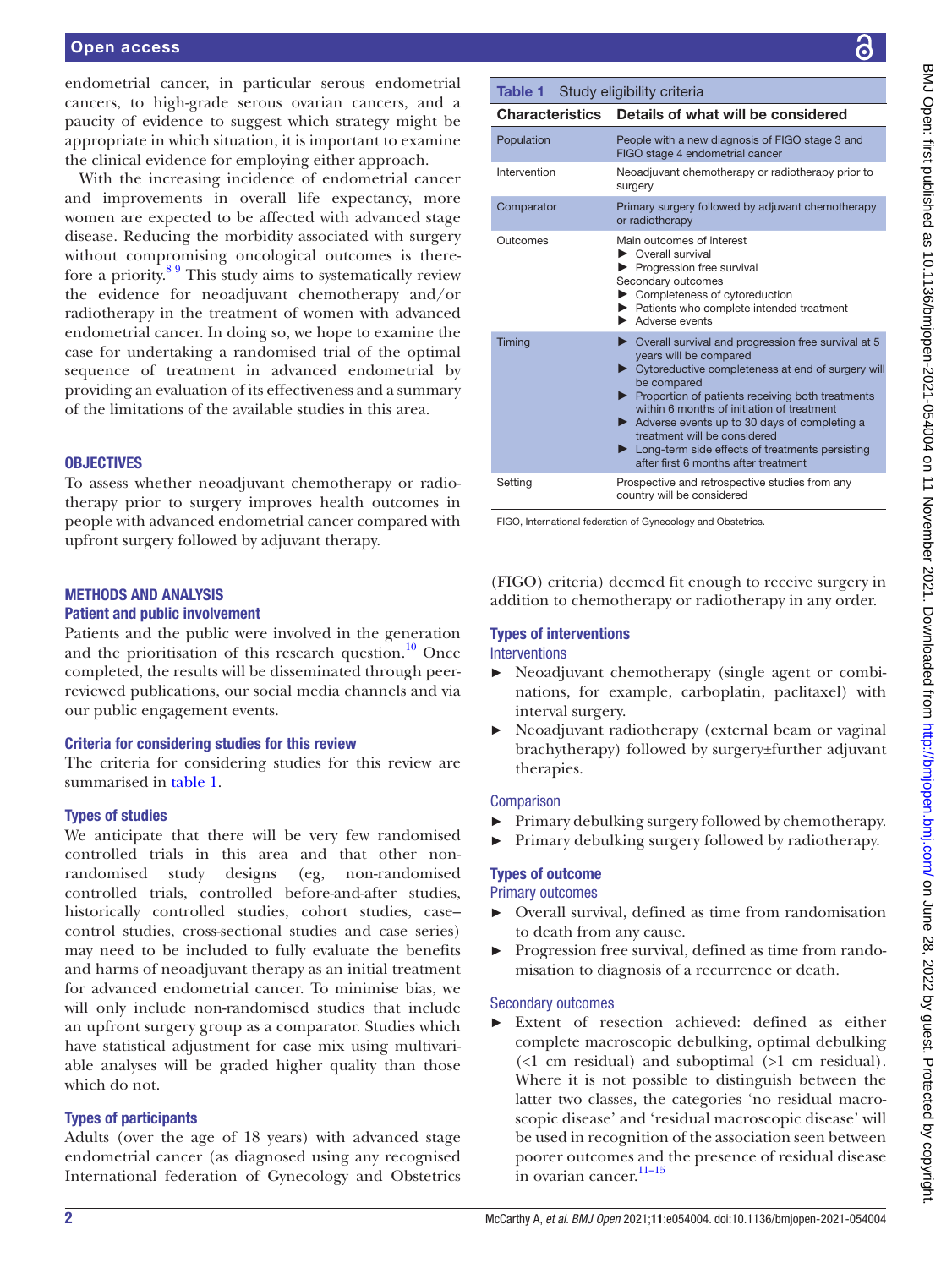- 
- ► Completion of all modalities of treatment planned, that is, neoadjuvant therapy followed by surgery or surgery followed by adjuvant treatment.
- ► Adverse events: as defined by the Common Terminology Criteria of Adverse Events  $(V.5.0)$ .<sup>16</sup> When evaluating this outcome, we will adopt both a confirmatory and exploratory approach to capture both recognised and unanticipated adverse events. The recognised adverse events we will capture are:
	- Direct surgical morbidity (eg, visceral injury, intraoperative haemorrhage, need for bowel resection/ anastomosis/stoma, wound complications, haematoma and surgical collections, ileus, vascular injury, nerve injury, return to theatre).
	- Surgically related systemic morbidity (eg, venous thromboembolism, chest infection, acute kidney injury, cardiac events).
	- Chemotherapy-related toxicity grouped into haematological, gastrointestinal, genitourinary, skin and neurological toxicities.
	- Radiotherapy-related toxicity grouped as above and separated into late (>6 months following treatment) and acute toxicities late (<6 months following treatment).
- Quality of life measured on any validated scale.

### Search methods for identification of studies Electronic searches

We will search the following electronic databases to identify potential studies:

- ► Ovid Medline (1990 to date of search).
- ► Ovid Embase (1990 to date of search).
- ► ClinicalTrials.gov (1990 to date of search).
- ► International Clinical Trials Registry Platform (ICTRP) (1990 to date of search).

See [online supplemental materials](https://dx.doi.org/10.1136/bmjopen-2021-054004) for proposed search strategy.

The platinum-based chemotherapeutic agents used in neoadjuvant chemotherapy for endometrial cancer were not licensed until the  $1990s^{17}$  and trials of their use in the adjuvant setting were not published until the mid-2000s.<sup>[18](#page-4-12)</sup> We will, therefore, only consider studies conducted from 1990 onwards. To reduce language bias, we will include studies published in any language and translate those not written in English.

We will check all included studies for corrections or retractions and perform a further search if there is a greater than 1 year between the original searches and the submission of the completed review.

### Searching other resources

We will handsearch the reference lists of the included articles and reviews of the topic found from the electronic searches, the conference abstracts from the Annual Meeting of the Society of Gynecologic Oncology, International Gynecologic Cancer Society, European Society of Gynecological Oncology and guidelines published by these societies on their own platforms for further

potentially eligible studies. We will also search the WHO ICTRP and ClinicalTrails.gov registries for ongoing or unpublished trials. We will contact the lead investigators of relevant studies for further details if ongoing or unpublished trials are found.

# Data collection and analysis

### Selection of studies

The titles and abstracts of all records identified by the electronic searches will be independently screened by two review authors to determine eligibility for inclusion. We will record our decisions on the Abstrackr platform [\(http://abstrackr.cebm.brown.edu](http://abstrackr.cebm.brown.edu)). We will obtain the full text of any studies being considered for inclusion or where there is insufficient information to make a decision about eligibility. Two authors (AM, KB) will independently review all full texts and select those which meet all the inclusion criteria. Disagreements will be resolved by discussion and through involvement of a third review author (Y-LLW).

We will remove duplicates and consolidate all reports pertaining to the same study into a single record. We will present the outcome of our selection process using a flow diagram as recommended by Preferred Reporting Items for Systematic Reviews and Meta‐Analyses statement and a 'Characteristics of excluded studies' table.

### Data extraction and management

Two authors will independently extract data from all included trials using a standardised data collection form. The data collection form will be piloted on three study records to check that sufficient data are extracted to allow for data synthesis and risk of bias assessment. Discrepancies between the information extracted will be highlighted and where this is due to disagreement, this will be resolved through discussion with a third review author when necessary. Where clarification is needed regarding data, we will contact the authors where possible.

We will record details regarding the following aspects of each included study:

- ► Year of publication.
- ► Study methodology.
- ► Study population.
- ► Sample size.
- ► Patient demographics including staging work-up, FIGO stage, location of disease, histological subtype.
- ► Inclusion and exclusion criteria.
- Intervention and comparison including dosing and schedules of chemotherapy and radiotherapy, surgical procedure performed and interval at which surgery was considered.

The outcome data will be extracted as follows:

► Time to event data (eg, overall survival and progression free survival): we will extract the log HR and its SE. If these are not reported, we will estimate the log HR and its SE using the methods described by Parmar *et al*. [19](#page-4-13)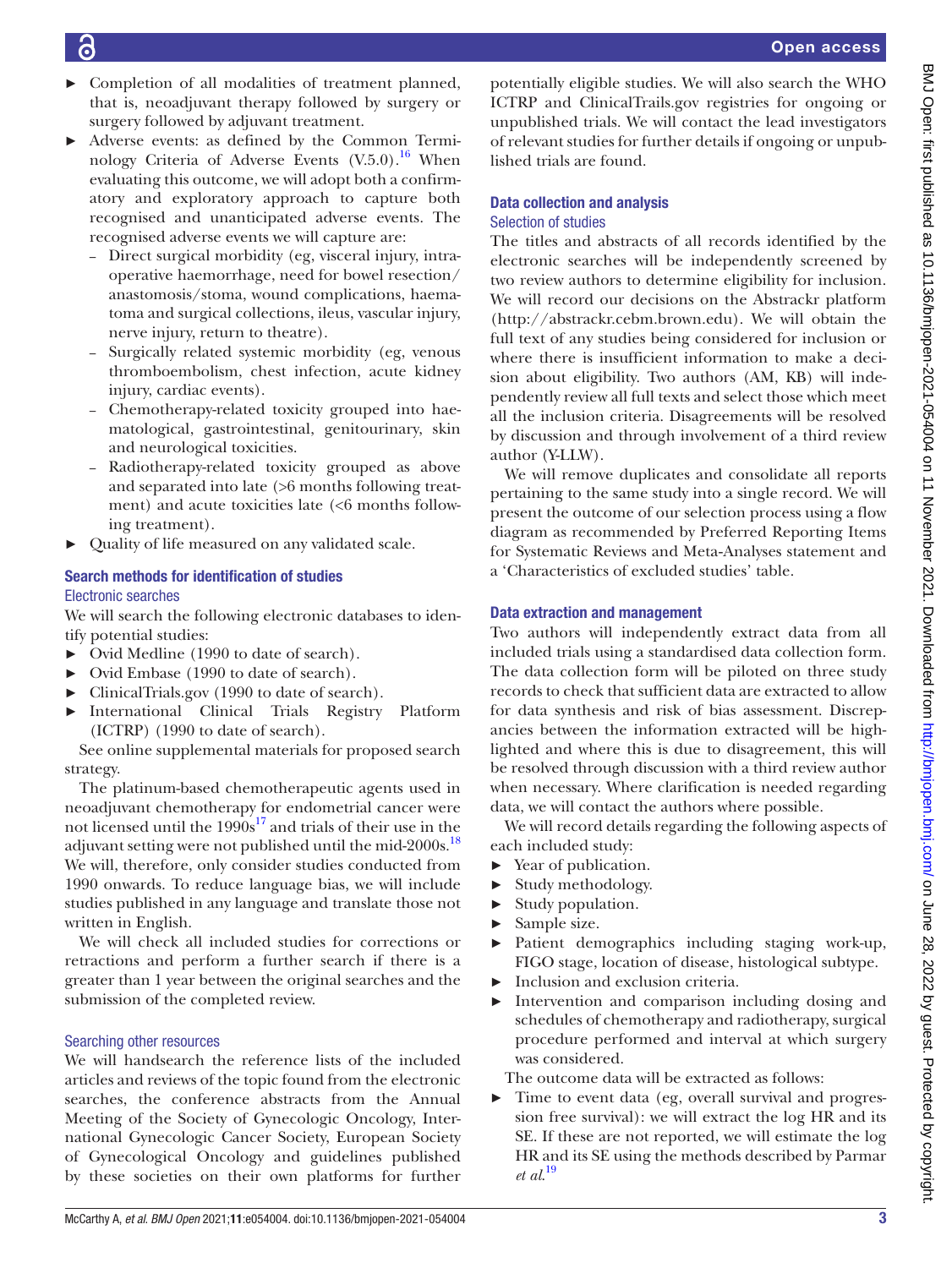## Open access

- ► Dichotomous events (eg, completion of all treatment modalities and adverse events): we will extract the number of patients in each treatment arm who experienced the outcome of interest and the number assessed for this outcome to estimate a risk ratio (RR).
- ► Continuous outcomes (eg, quality of life measures): we will extract the value at the endpoint and the SD of the outcome of interest and the number of study participants assessed in each treatment arm to estimate the mean difference between arms and its SE.

### Assessment of risk of bias in included studies

Two reviewers will independently assess risk of bias using the Risk of Bias 2 (RoB2) tool for randomised trials and the Risk of Bias in Non-randomised Studies of Interventions (ROBINS-I) tool for non-randomised studies. This assessment will be focused on the main outcomes of the review (ie, overall survival and progression free survival). Where there is disagreement, this will be resolved by discussion and/or involvement of a third reviewer.

For the purposes of assessing randomised trials, we will consider bias in the following domains: bias arising from the randomisation process, bias due to deviations from intended interventions, bias due to missing outcome data, bias in measurement of the outcome and bias in selection of the reported result. Bias due to deviation from intended interventions will be considered according to the effect of assignment to the intervention at baseline (ie, intention to treat). The signalling questions prescribed by the RoB2 tool will be used to reach a risk of bias judgement for each domain of one of three levels: low risk of bias, some concerns, high risk of bias. These results will be used to provide an overall risk of bias judgement.

For the purposes of assessing non-randomised studies, we consider the following as potential confounders: FIGO stage, histological type, performance status, chronological age, access to chemotherapy/radiotherapy/surgery. These factors are recognised prognostic factors which may also determine the choice of initial intervention. As per the ROBINS-I tool, we will assess bias in the following domains: bias due to confounding, bias in the selection of participants in the study, bias in the classification of interventions, bias due to deviations from intended interventions, bias due to missing data, bias in measurement of the outcome, bias in selection of the reported result. We will assign each domain with a risk of bias judgement of one of either low risk of bias, moderate risk of bias, serious risk of bias, critical risk of bias or no information. We will collate these to arrive at an overall risk of bias judgement.

### Dealing with missing data

We will contact the authors of studies with missing data to obtain the relevant information. If this is not available, then we will consider using the presented summary statistics to estimate an effect size as described by Higgins *et al*. [20](#page-5-0) We will adjust the risk of bias accordingly and

conduct sensitivity analyses to investigate the impact of missing values.

### Assessment of heterogeneity

We will assess the clinical and methodological heterogeneity of studies prior to performing any meta-analyses. Heterogeneity will be explored through the prespecified subgroup analysis as described below. Should there be sufficient similarity between the studies to perform a meta-analysis, we will visually inspect the funnel plots and calculate  $tau^2$  and  $I^2$  values. A random-effects model will be used to try to incorporate heterogeneity which cannot be explained where there are sufficient studies/ participants.

### Subgroup analysis and investigation of heterogeneity

We anticipate that the following may cause significant heterogeneity between studies and will perform subgroup analysis as appropriate. If possible, meta-regression tests will be used to assess the interactions between groups.

- ► Stage of tumour: stage III/stage IV; rationale being that clinical decision-making may be influenced by severity of disease.
- ► Type of neoadjuvant therapy: chemotherapy/radiotherapy; rationale being that benefits and harms may differ between treatment modalities and disease distribution may affect patient suitability for each approach.
- ► Study design: randomised studies/non-randomised studies; rationale being that different study designs may introduce different biases.

### Data synthesis

A meta-analysis of data will only be conducted if the outcomes from individual studies are comparable enough to be mathematically combined and studies are not too heterogeneous. At least three studies will be required for synthesis of data. If a meta-analysis is not appropriate, this will be explained in the review and we will provide a summary of results of included studies either by summarising effect sizes, combining p values or vote counting based on direction of effect as appropriate.<sup>[21](#page-5-1)</sup>

If it is appropriate to conduct a meta-analysis, RevMan will be used. Adjusted summary statistics will be used where possible.

- ► For time to event data (eg, overall 5-year survival, disease-free survival and disease-free progression), we will pool the log HR for each study.
- ► For dichotomous outcomes (eg, death, adverse events and proportion of patients requiring surgery), we will pool the RR for each study.
- ► For continuous outcomes (eg, quality of life or surgical completeness), we will estimate the mean difference between treatments arms.

We will use a random-effects model with inverse variance weighting for any meta-analyses performed.<sup>22</sup>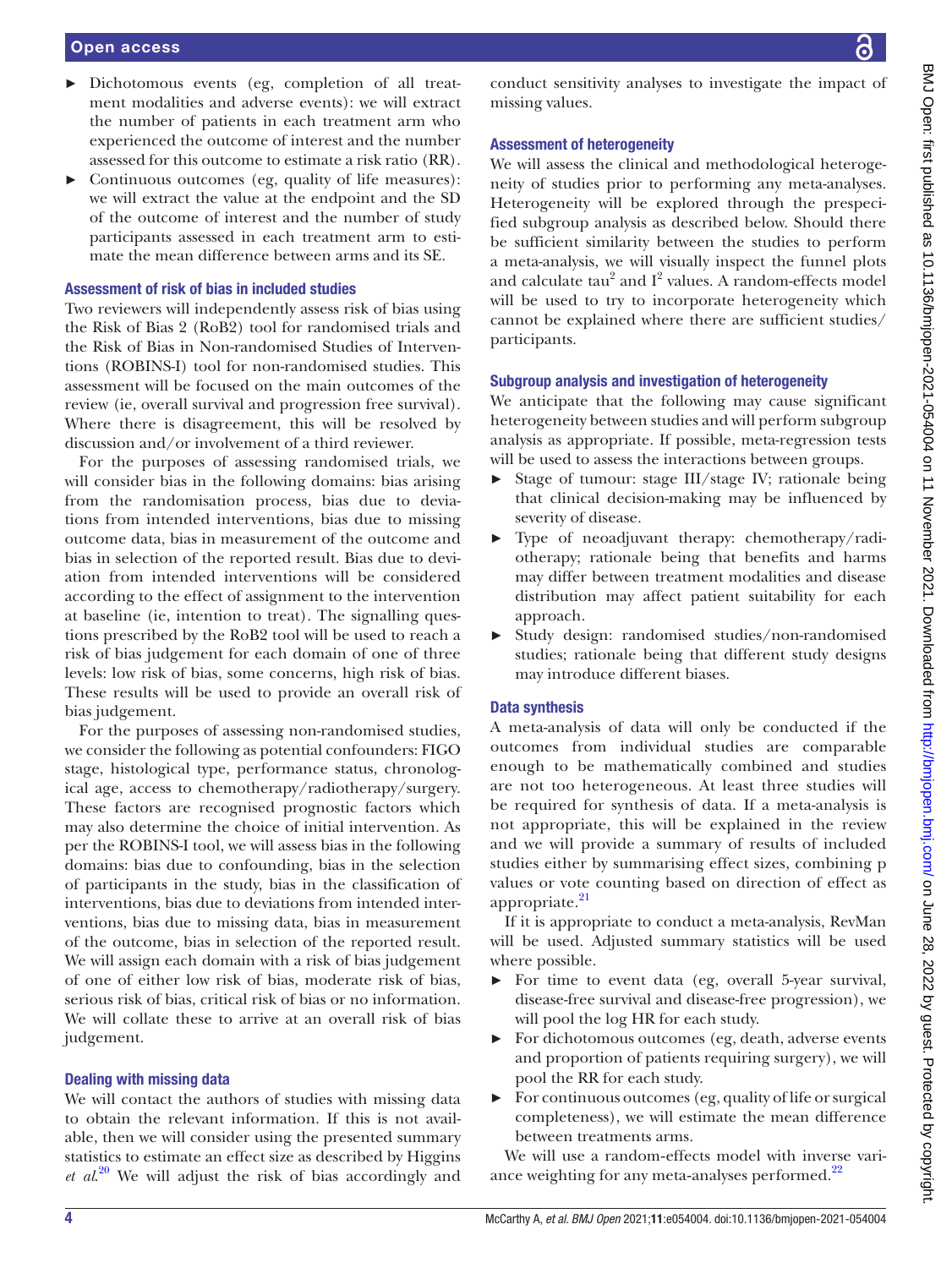### Sensitivity analysis

We will perform sensitivity analyses to assess the robustness of our results. Notably, we will assess the effect of any imputed data, inclusion of studies at high risk of bias and any other issues which arise from the decisions made as part of the review process.

### Presentation of findings

We will present a tabulated summary of our findings which will include the overall certainty of the evidence for each outcome according to the Grading of Recommendations Assessment, Development and Evaluation (GRADE) approach generated using GRADEpro Guideline Development Tool.<sup>23</sup> We will use the GRADE checklist to facilitate the evaluation of levels of certainty according to the definitions laid out by the GRADE Working Group.<sup>[24](#page-5-4)</sup>

### **DISCUSSION**

There is no current consensus on the optimal treatment for women with advanced endometrial cancer.<sup>25</sup> Typically, a combination of surgery, chemotherapy and/or radiotherapy is used. The optimal sequence of these therapies remains controversial but there is evidence to suggest that the strongest prognostic factor for these patients is the extent of cytoreduction achieved.<sup>[26](#page-5-6)</sup>

Neoadjuvant therapy may facilitate achieving complete macroscopic clearance of disease by reducing the morbidity associated with cytoreductive surgery. There are no published systematic reviews that summarise the current evidence for this approach in endometrial cancer. Multiple guidelines and recommendations advocate the consideration of neoadjuvant therapy in patients in whom it is felt that optimal cytoreduction may not be achieved by primary surgery.<sup>27 28</sup> Further work is required to, not only collate the available evidence, but also to facilitate the design of future studies to evaluate this approach further.

### ETHICS AND DISSEMINATION

Ethics approval was not required for this study. The protocol has been registered prospectively on PROSPERO (CRD42020219461 November 2020). Once complete, we will publish our findings in peer-reviewed publications, via conference presentations, and use it to update relevant practice guidelines.

Contributors Y-LLW and RE devised the research question, approach and rationale. Y-LLW, AM, KB and IES developed the methods to be used for this review. AM prepared the first draft of the manuscript, which was reviewed and revised by Y-LLW, IES and RE. All authors read and approved the final manuscript.

Funding Y-LLW is funded by an NIHR Academic Clinical Lectureship.

Competing interests None declared.

Patient consent for publication Not required.

Provenance and peer review Not commissioned; externally peer reviewed.

Supplemental material This content has been supplied by the author(s). It has not been vetted by BMJ Publishing Group Limited (BMJ) and may not have been peer-reviewed. Any opinions or recommendations discussed are solely those of the author(s) and are not endorsed by BMJ. BMJ disclaims all liability and

responsibility arising from any reliance placed on the content. Where the content includes any translated material, BMJ does not warrant the accuracy and reliability of the translations (including but not limited to local regulations, clinical guidelines, terminology, drug names and drug dosages), and is not responsible for any error and/or omissions arising from translation and adaptation or otherwise.

Open access This is an open access article distributed in accordance with the Creative Commons Attribution Non Commercial (CC BY-NC 4.0) license, which permits others to distribute, remix, adapt, build upon this work non-commercially, and license their derivative works on different terms, provided the original work is properly cited, appropriate credit is given, any changes made indicated, and the use is non-commercial. See: [http://creativecommons.org/licenses/by-nc/4.0/.](http://creativecommons.org/licenses/by-nc/4.0/)

### ORCID iD

Yee-Loi Louise Wan <http://orcid.org/0000-0003-1441-6050>

### REFERENCES

- <span id="page-4-0"></span>1 Bray F, Ferlay J, Soerjomataram I, *et al*. Global cancer statistics 2018: GLOBOCAN estimates of incidence and mortality worldwide for 36 cancers in 185 countries. *[CA Cancer J Clin](http://dx.doi.org/10.3322/caac.21492)* 2018;68:394–424.
- <span id="page-4-1"></span>2 Ferlay J, Soerjomataram I, Dikshit R. Cancer incidence and mortality worldwide: sources, methods and major patterns in GLOBOCAN 2012. *[Int J Cancer](http://dx.doi.org/10.1002/ijc.29210)* 2013;136:E359-86.
- <span id="page-4-2"></span>3 Office for National Statistics. *Cancer survival in England: adult, stage at diagnosis and childhood - patients followed up to 2018*, 2019.
- <span id="page-4-3"></span>4 Despierre E, Moerman P, Vergote I, *et al*. Is there a role for neoadjuvant chemotherapy in the treatment of stage IV serous endometrial carcinoma? *[Int J Gynecol Cancer](http://dx.doi.org/10.1136/ijgc-00009577-200602001-00044)* 2006;16 Suppl 1:273–7.
- <span id="page-4-4"></span>5 Talhouk A, McAlpine JN. New classification of endometrial cancers: the development and potential applications of genomic-based classification in research and clinical care. *[Gynecol Oncol Res Pract](http://dx.doi.org/10.1186/s40661-016-0035-4)* 2016;3:14.
- <span id="page-4-5"></span>6 Vandenput I, Van Calster B, Capoen A, *et al*. Neoadjuvant chemotherapy followed by interval debulking surgery in patients with serous endometrial cancer with transperitoneal spread (stage IV): a new preferred treatment? *[Br J Cancer](http://dx.doi.org/10.1038/sj.bjc.6605157)* 2009;101:244–9.
- <span id="page-4-6"></span>7 Coleridge SL, Bryant A, Lyons TJ, *et al*. Chemotherapy versus surgery for initial treatment in advanced ovarian epithelial cancer. *[Cochrane Database Syst Rev](http://dx.doi.org/10.1002/14651858.CD005343.pub4)* 2019;2019.
- <span id="page-4-7"></span>8 Gyn onc considerations during COVID-19. Available: [https://www.](https://www.sgo.org/resources/gyn-onc-considerations-during-covid-19/) [sgo.org/resources/gyn-onc-considerations-during-covid-19/](https://www.sgo.org/resources/gyn-onc-considerations-during-covid-19/)  [Accessed 18 Jun 2020].
- 9 Ramirez PT, Chiva L, Gerda A. COVID-19 global pandemic: options for management of gynecologic cancers. *[Int J Gynecol Cancer](http://dx.doi.org/10.1136/ijgc-2020-001419)* 2020;30:1–3.
- <span id="page-4-8"></span>10 Wan YL, Beverley-Stevenson R, Carlisle D, *et al*. Working together to shape the endometrial cancer research agenda: the top ten unanswered research questions. *[Gynecol Oncol](http://dx.doi.org/10.1016/j.ygyno.2016.08.333)* 2016;143:287–93.
- <span id="page-4-9"></span>11 Bian C, Yao K, Li L, *et al*. Primary debulking surgery vs. neoadjuvant chemotherapy followed by interval debulking surgery for patients with advanced ovarian cancer. *[Arch Gynecol Obstet](http://dx.doi.org/10.1007/s00404-015-3813-z)* 2016;293:163–8.
- 12 Vermeulen CKM, Tadesse W, Timmermans M, *et al*. Only complete tumour resection after neoadjuvant chemotherapy offers benefit over suboptimal debulking in advanced ovarian cancer. *[Eur J Obstet](http://dx.doi.org/10.1016/j.ejogrb.2017.10.019)  [Gynecol Reprod Biol](http://dx.doi.org/10.1016/j.ejogrb.2017.10.019)* 2017;219:100–5.
- 13 Colombo P-E, Mourregot A, Fabbro M, *et al*. Aggressive surgical strategies in advanced ovarian cancer: a monocentric study of 203 stage IIIC and IV patients. *[Eur J Surg Oncol](http://dx.doi.org/10.1016/j.ejso.2008.01.005)* 2009;35:135–43.
- 14 May T, Altman A, McGee J, *et al*. Examining survival outcomes of 852 women with advanced ovarian cancer: a multi-institutional cohort study. *[Int J Gynecol Cancer](http://dx.doi.org/10.1097/IGC.0000000000001244)* 2018;28:925–31.
- 15 Manning-Geist BL, Hicks-Courant K, Gockley AA, *et al*. A novel classification of residual disease after interval debulking surgery for advanced-stage ovarian cancer to better distinguish oncologic outcome. *[Am J Obstet Gynecol](http://dx.doi.org/10.1016/j.ajog.2019.05.006)* 2019;221:326.e1–326.e7.
- <span id="page-4-10"></span>16 Common terminology criteria for adverse events (CTCAE) | protocol development | CTEP. Available: [https://ctep.cancer.gov/](https://ctep.cancer.gov/protocolDevelopment/electronic_applications/ctc.htm) [protocolDevelopment/electronic\\_applications/ctc.htm](https://ctep.cancer.gov/protocolDevelopment/electronic_applications/ctc.htm) [Accessed 18 Jun 2020].
- <span id="page-4-11"></span>17 Kelland L. The resurgence of platinum-based cancer chemotherapy. *[Nat Rev Cancer](http://dx.doi.org/10.1038/nrc2167)* 2007;7:573–84.
- <span id="page-4-12"></span>18 Bestvina CM, Fleming GF. Chemotherapy for endometrial cancer in adjuvant and advanced disease settings. *[Oncologist](http://dx.doi.org/10.1634/theoncologist.2016-0062)* 2016;21:1250–9.
- <span id="page-4-13"></span>19 Parmar MK, Torri V, Stewart L. Extracting summary statistics to perform meta-analyses of the published literature for survival endpoints. *[Stat Med](http://dx.doi.org/10.1002/(SICI)1097-0258(19981230)17:24<2815::AID-SIM110>3.0.CO;2-8)* 1998;17:2815–34.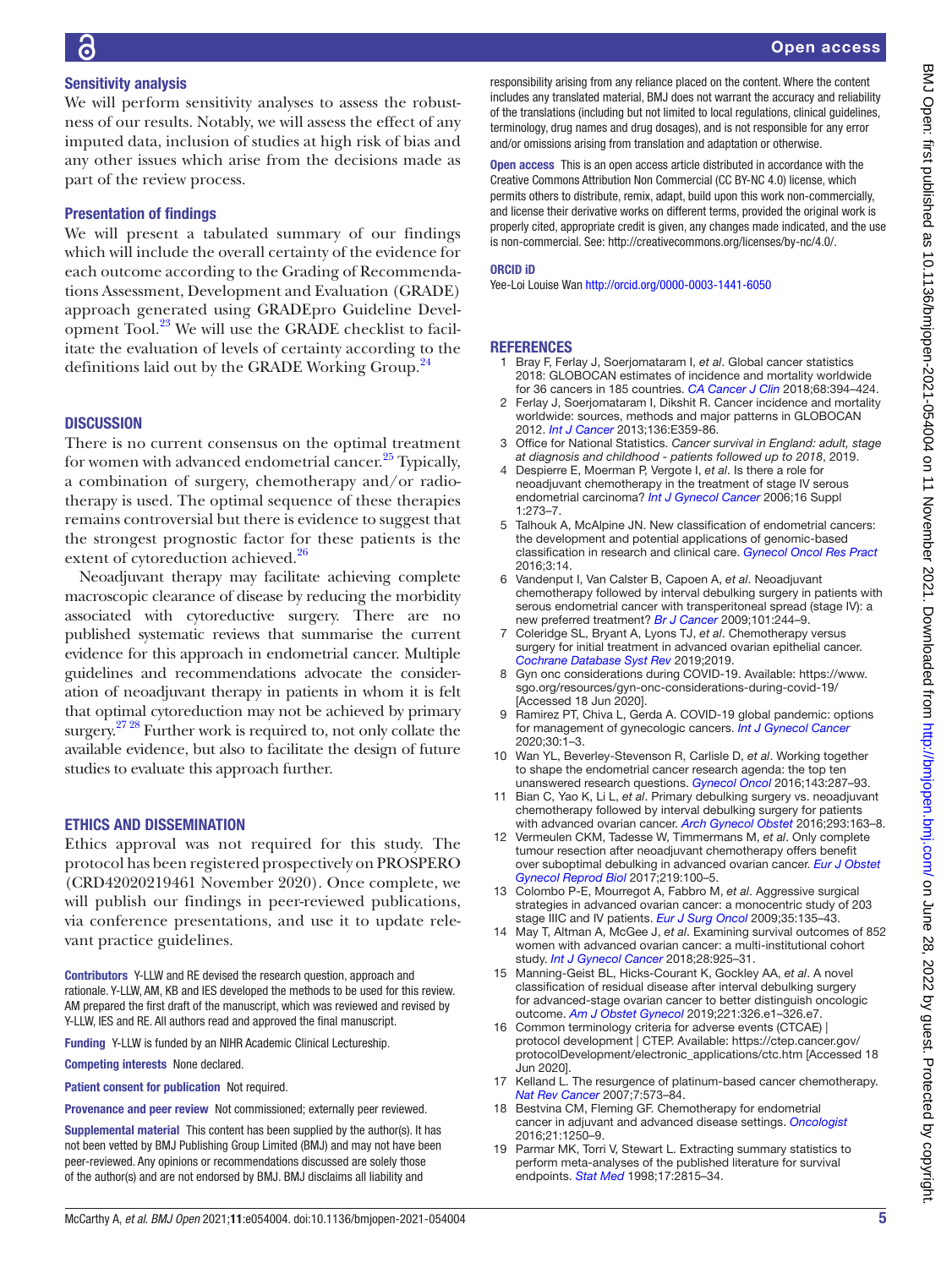### Open access

- <span id="page-5-0"></span>20 Higgins J, Li T, Deeks J. Chapter 6: choosing effect measures and computing estimates of effect | Cochrane training. Cochrane Handbook for systematic reviews of interventions, version 6, 2019. Available: <www.training.cochrane.org/handbook> [Accessed 18 Jun 2020].
- <span id="page-5-1"></span>21 McKenzie J, Brennan S. Chapter 12: synthesizing and presenting findings using other methods | Cochrane training. Cochrane Handbook for systematic reviews of interventions, version 6.0, 2019. Available: <https://training.cochrane.org/handbook/current/chapter-12> [Accessed 18 Jun 2020].
- <span id="page-5-2"></span>22 DerSimonian R, Laird N. Meta-Analysis in clinical trials. *[Control Clin](http://dx.doi.org/10.1016/0197-2456(86)90046-2)  [Trials](http://dx.doi.org/10.1016/0197-2456(86)90046-2)* 1986;7:177–88.
- <span id="page-5-3"></span>23 Mustafa RA, Santesso N, Brozek J, *et al*. The grade approach is reproducible in assessing the quality of evidence of quantitative evidence syntheses. *[J Clin Epidemiol](http://dx.doi.org/10.1016/j.jclinepi.2013.02.004)* 2013;66:736–42.
- <span id="page-5-4"></span>24 Meader N, King K, Llewellyn A, *et al*. A checklist designed to aid consistency and reproducibility of grade assessments: development and pilot validation. *[Syst Rev](http://dx.doi.org/10.1186/2046-4053-3-82)* 2014;3:82.
- <span id="page-5-5"></span>25 Colombo N, Creutzberg C, Amant F, *et al*. ESMO-ESGO-ESTRO consensus conference on endometrial cancer: diagnosis, treatment and follow-up. *[Ann Oncol](http://dx.doi.org/10.1093/annonc/mdv484)* 2016;27:16–41.
- <span id="page-5-6"></span>26 Barlin JN, Puri I, Bristow RE. Cytoreductive surgery for advanced or recurrent endometrial cancer: a meta-analysis. *[Gynecol Oncol](http://dx.doi.org/10.1016/j.ygyno.2010.04.005)* 2010;118:14–18.
- <span id="page-5-7"></span>27 et alSundar S, Balega J, Crosbie E. BGCS uterine cancer guidelines: recommendations for practice, 2017. Available: [https://www.rcog.](https://www.rcog.org.uk/globalassets/documents/guidelines/clinical-governance-advice/clinical-) [org.uk/globalassets/documents/guidelines/clinical-governance](https://www.rcog.org.uk/globalassets/documents/guidelines/clinical-governance-advice/clinical-)[advice/clinical-](https://www.rcog.org.uk/globalassets/documents/guidelines/clinical-governance-advice/clinical-) [Accessed 18 Jun 2020].
- 28 Brooks RA, Fleming GF, Lastra RR, *et al*. Current recommendations and recent progress in endometrial cancer. *[CA Cancer J Clin](http://dx.doi.org/10.3322/caac.21561)* 2019;69:258-279.

BMJ Open: first published as 10.1136/bmjopen-2021-054004 on 11 November 2021. Downloaded from http://bmjopen.bmj.com/ on June 28, 2022 by guest. Protected by copyright. BMJ Open: first published as 10.1136/bmjopen-2021-054004 on 11 November 2021. Downloaded from <http://bmjopen.bmj.com/> on June 28, 2022 by guest. Protected by copyright.